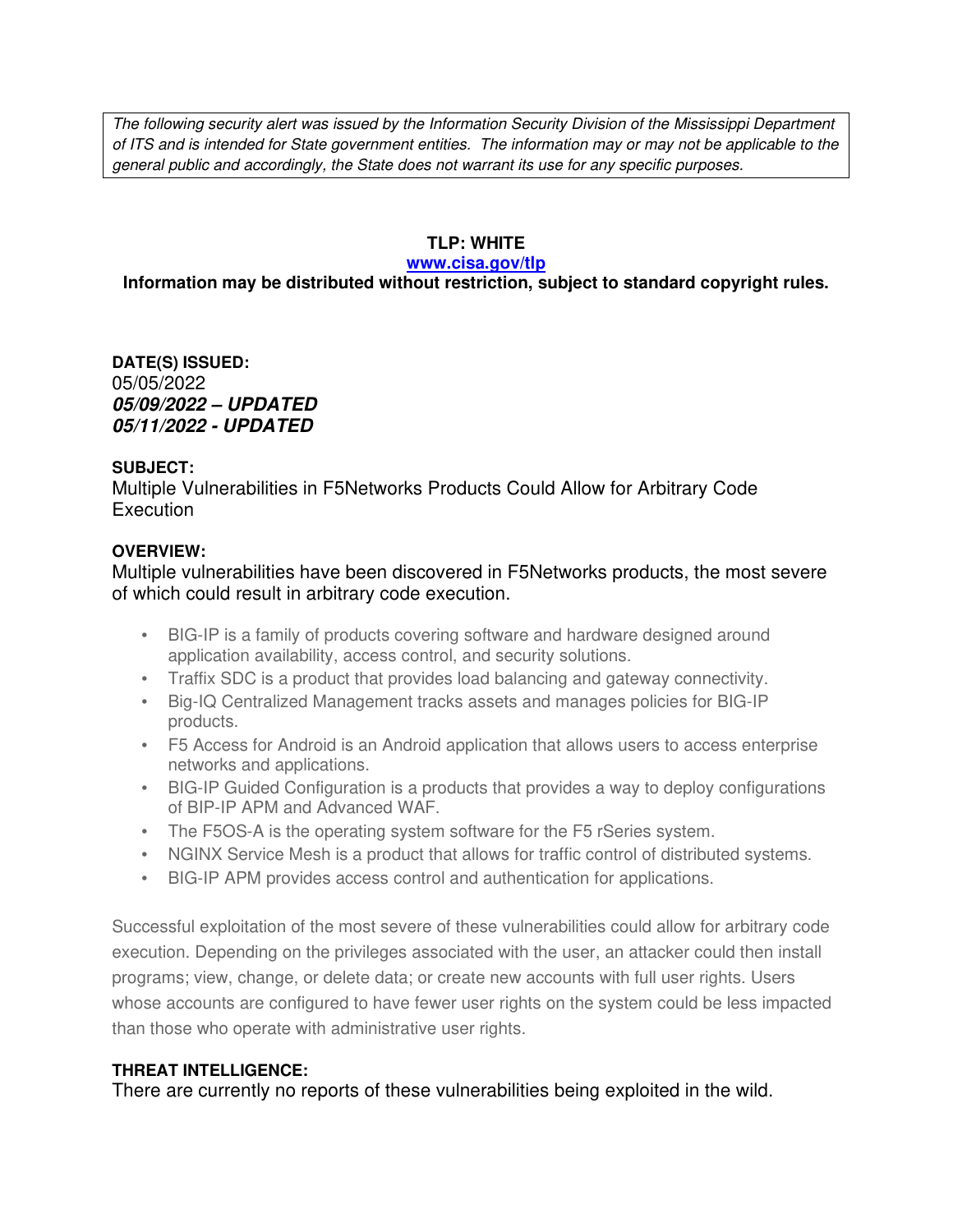## *May 9 – UPDATED THREAT INTELLIGENCE:*

*BleepingComputer has released an article indicating that there are working exploits for CVE-2022-1388 out in the wild.*

## *May 11 – UPDATED THREAT INTELLIGENCE:*

*CISA added CVE-2022-1388 to the KEV catalog on May 11, 2022 and continues to see open-source reporting of activity attempting to exploit these devices.* 

**SYSTEMS AFFECTED:**

- F5 BIG-IP 11.6.1 11.6.5
- F5 BIG-IP 12.1.0 12.1.6
- F5 BIG-IP 13.1.0 13.1.5
- F5 BIG-IP 14.1.0 14.1.4
- F5 BIG-IP 15.1.0 15.1.5
- F5 BIG-IP 16.1.0 16.1.2
- F5 Traffix SDC 5.1.0 5.2.0
- Big-IQ Centralized Management 8.0.0 -8.2.0
- Big-IQ Centralized Management 7.0.0 -7.1.0
- F5 F5OS-A 1.0.0
- F5 Access For Android 3.0.6 3.0.7
- NGINX Service Mesh 1.3.0 1.3.1
- BIG-IP Guided Configuration
- BIG-IP APM Clients 7.1.8 7.2.1

### **RISK:**

**Government:**

- Large and medium government entities: **High**
- Small government entities: **Medium**

#### **Businesses:**

- Large and medium business entities: **High**
- Small business entities: **Medium**

#### **Home users: Low**

#### **TECHNICAL SUMMARY:**

Multiple vulnerabilities have been discovered in F5Networks products, the most severe of which could allow for remote code execution by an unauthenticated attacker with network access to the BIG-IP system through the management port and/or self IP addresses. Details of these vulnerabilities are as follows: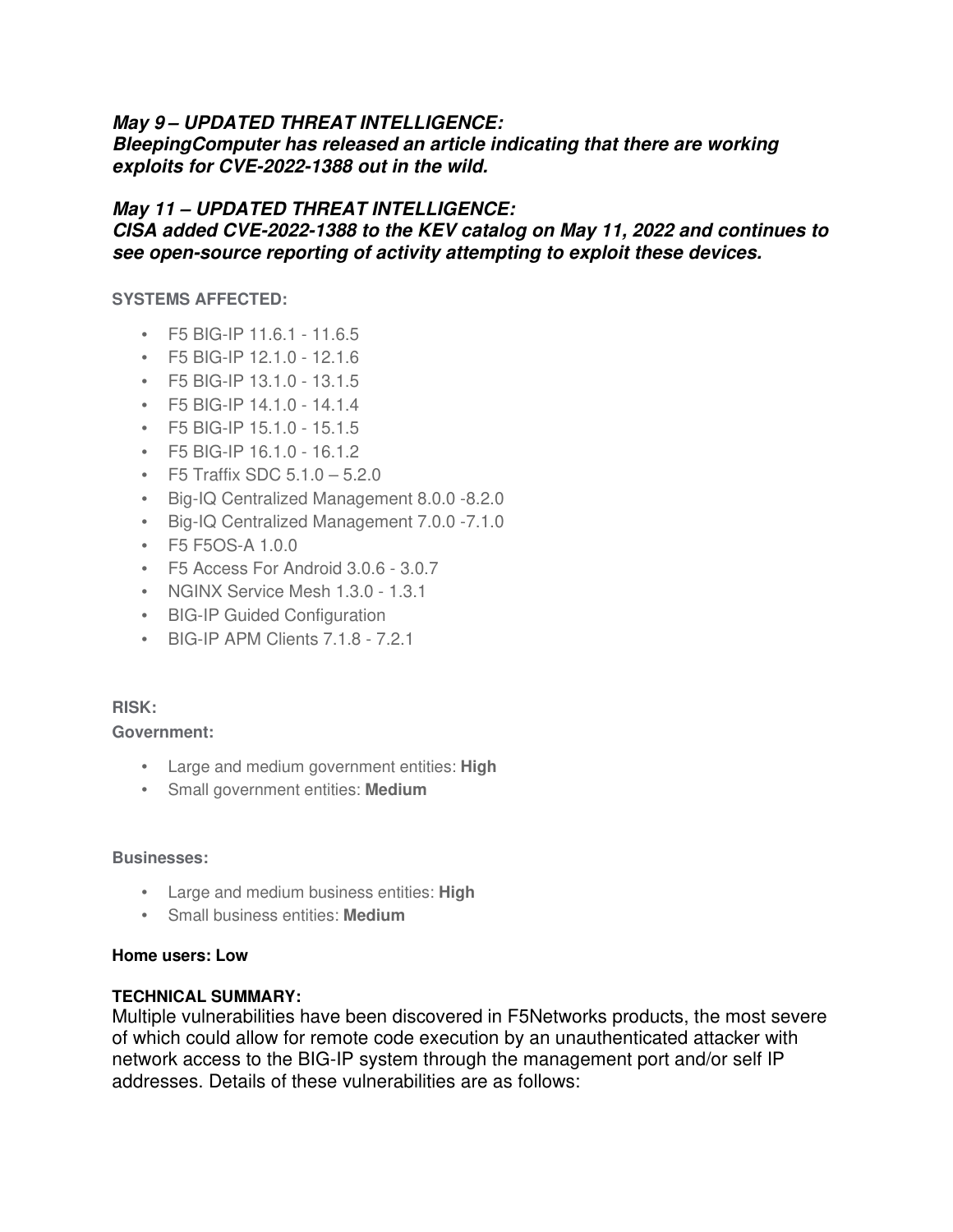- A vulnerability in BIG-IP allows for remote code execution(CVE-2022-1388)
- A vulnerability in BIG-IP allows an authenticated user to run a limited set of commands (ping, traceroute, WOM diagnostics) (CVE-2022-1389)
- Multiple vulnerabilities in BIG-IP allow users to bypass Appliance mode restrictions (CVE-2022-25946, CVE-2022-27806, CVE-2022-26415)
- Multiple vulnerabilities in BIG-IP allow for XSS (CVE-2022-28707, CVE-2022-28716, CVE-2022-27878)
- Multiple vulnerabilities in BIG-IP allow for privilege escalation (CVE-2022-29263, CVE-2022-28714, CVE-2022-27634)
- Multiple vulnerabilities in BIG-IP allow for denial-of-service (CVE-2022-26372, CVE-2022-27189, CVE-2022-27230, CVE-2022-28691, CVE-2022-29491, CVE-2022-28705, CVE-2022-26890, CVE-2022-28701, CVE-2022-29473, CVE-2022-26370, CVE-2022- 26517, CVE-2022-28706, CVE-2022-28708, CVE-2022-26130, CVE-2022-29480, CVE-2022-29479, CVE-2022-27182, CVE-2022-27181, CVE-2022-1468)
- A vulnerability in BIG-IP allows for a SAD DNS attack (CVE-2022-26071)
- A vulnerability in BIG-IP allows for remote code execution by a privileged, authenticated attacker (CVE-2022-28695)
- Multiple vulnerabilities in BIG-IP allow for authentication bypass (CVE-2022-28859, CVE-2022-27659, CVE-2022-26340)
- Multiple vulnerabilities in BIG-IP allow for information disclosure (CVE-2022-27636, CVE-2022-26835, CVE-2022-29474)
- A vulnerability in F5 Access for Android allows for information disclosure (CVE-2022- 27875)
- A vulnerability in F5OS-A allows for information disclosure (CVE-2022-25990)
- A vulnerability in NGINX Service Mesh allows for authentication bypass that results in the attacker being able to affect traffic policies (CVE-2022-27495)
- Multiple vulnerabilities in Traffix SDC allow for XSS (CVE-2022-27662, CVE-2022- 27880)
- Multiple vulnerabilities in BIG-IQ Centralized Management allows for authentication bypass (CVE-2022-26340)
- Multiple vulnerabilities in BIG-IQ Centralized Management allows for denial of service (CVE-2022-29479)
- A vulnerability in BIG-IP APM Clients allows for information disclosure (CVE-2022- 27636)
- Multiple Vulnerabilities in BIG-IP APM Clients allow for privilege escalation (CVE-2022- 28714, CVE-2022-29263)
- Multiple Vulnerabilities in BIG-IP Guided Configuration allow for XSS (CVE-2022-27878, CVE-2022-27230)
- Multiple vulnerabilities in BIG-IP Guided Configuration allow users to bypass Appliance mode restrictions (CVE-2022-25946, CVE-2022-27806)

Successful exploitation of the most severe of these vulnerabilities could allow for arbitrary code execution. Depending on the privileges associated with the user, an attacker could then install programs; view, change, or delete data; or create new accounts with full user rights. Users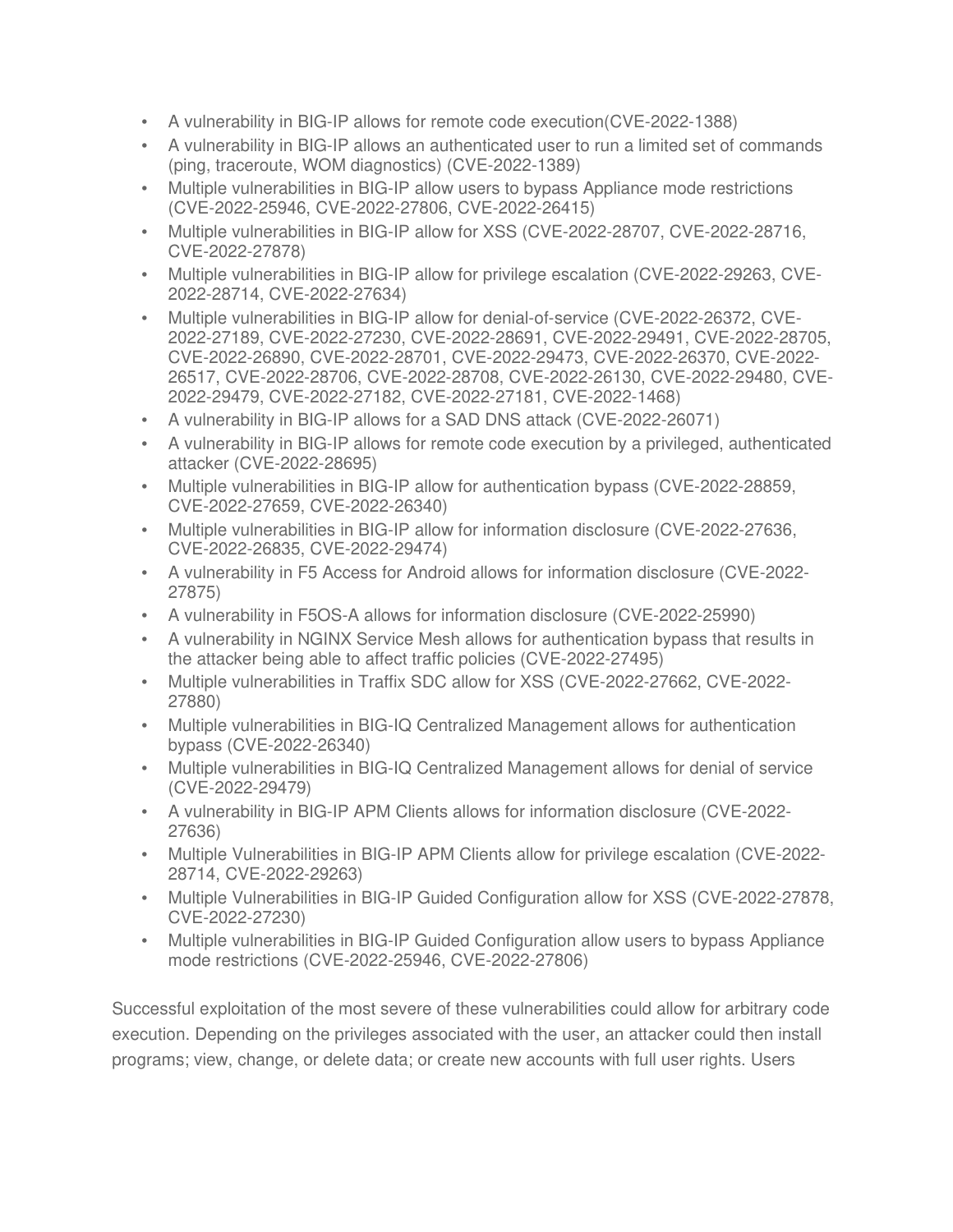whose accounts are configured to have fewer user rights on the system could be less impacted than those who operate with administrative user rights.

### **RECOMMENDATIONS:**

## We recommend the following actions be taken:

- Apply appropriate patches or appropriate mitigations provided by F5 to vulnerable systems immediately after appropriate testing.
- Run all software as a non-privileged user (one without administrative privileges) to diminish the effects of a successful attack.
- Remind users not to visit un-trusted websites or follow links provided by unknown or untrusted sources.
- Inform and educate users regarding the threats posed by hypertext links contained in emails or attachments especially from un-trusted sources.
- Apply the Principle of Least Privilege to all systems and services

# *May 11 – UPDATED RECOMMENDATIONS: We recommend the following actions be taken:*

- *Vulnerability Scanning in your environment in order to ensure that remediation has occurred. CISA's Cyber Hygiene Services (CyHy) are free to all SLTTs, as well as public and private sector critical infrastructure organizations*
- *Block all access to the iControl REST interface*
- *Restrict iControl REST access*
- *Modify BIG-IP httpd configuration*
- *Run the bash script found in references in order to confirm if you are vulnerable*

### **REFERENCES:**

### **F5:**

### https://support.f5.com/csp/article/K55879220

### **CVE:**

https://cve.mitre.org/cgi-bin/cvename.cgi?name=CVE-2022-1388 https://cve.mitre.org/cgi-bin/cvename.cgi?name=CVE-2022-1389 https://cve.mitre.org/cgi-bin/cvename.cgi?name=CVE-2022-1468 https://cve.mitre.org/cgi-bin/cvename.cgi?name=CVE-2022-25946 https://cve.mitre.org/cgi-bin/cvename.cgi?name=CVE-2022-25990 https://cve.mitre.org/cgi-bin/cvename.cgi?name=CVE-2022-26071 https://cve.mitre.org/cgi-bin/cvename.cgi?name=CVE-2022-26130 https://cve.mitre.org/cgi-bin/cvename.cgi?name=CVE-2022-26340 https://cve.mitre.org/cgi-bin/cvename.cgi?name=CVE-2022-26370 https://cve.mitre.org/cgi-bin/cvename.cgi?name=CVE-2022-26372 https://cve.mitre.org/cgi-bin/cvename.cgi?name=CVE-2022-26415 https://cve.mitre.org/cgi-bin/cvename.cgi?name=CVE-2022-26517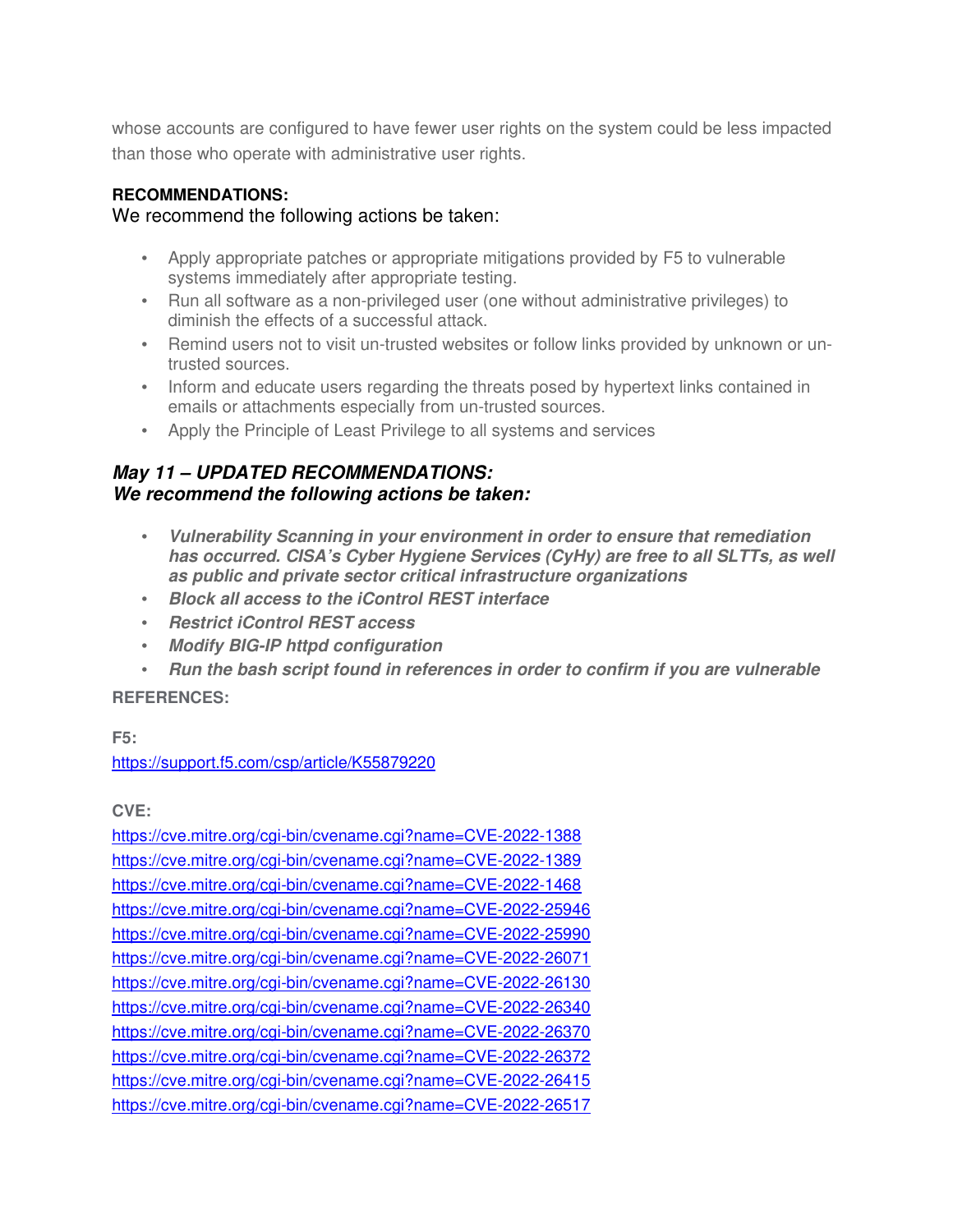https://cve.mitre.org/cgi-bin/cvename.cgi?name=CVE-2022-26835 https://cve.mitre.org/cgi-bin/cvename.cgi?name=CVE-2022-26890 https://cve.mitre.org/cgi-bin/cvename.cgi?name=CVE-2022-27181 https://cve.mitre.org/cgi-bin/cvename.cgi?name=CVE-2022-27182 https://cve.mitre.org/cgi-bin/cvename.cgi?name=CVE-2022-27189 https://cve.mitre.org/cgi-bin/cvename.cgi?name=CVE-2022-27230 https://cve.mitre.org/cgi-bin/cvename.cgi?name=CVE-2022-27495 https://cve.mitre.org/cgi-bin/cvename.cgi?name=CVE-2022-27634 https://cve.mitre.org/cgi-bin/cvename.cgi?name=CVE-2022-27636 https://cve.mitre.org/cgi-bin/cvename.cgi?name=CVE-2022-27659 https://cve.mitre.org/cgi-bin/cvename.cgi?name=CVE-2022-27662 https://cve.mitre.org/cgi-bin/cvename.cgi?name=CVE-2022-27806 https://cve.mitre.org/cgi-bin/cvename.cgi?name=CVE-2022-27875 https://cve.mitre.org/cgi-bin/cvename.cgi?name=CVE-2022-27878 https://cve.mitre.org/cgi-bin/cvename.cgi?name=CVE-2022-27880 https://cve.mitre.org/cgi-bin/cvename.cgi?name=CVE-2022-28691 https://cve.mitre.org/cgi-bin/cvename.cgi?name=CVE-2022-28695 https://cve.mitre.org/cgi-bin/cvename.cgi?name=CVE-2022-28701 https://cve.mitre.org/cgi-bin/cvename.cgi?name=CVE-2022-28705 https://cve.mitre.org/cgi-bin/cvename.cgi?name=CVE-2022-28706 https://cve.mitre.org/cgi-bin/cvename.cgi?name=CVE-2022-28707 https://cve.mitre.org/cgi-bin/cvename.cgi?name=CVE-2022-28708 https://cve.mitre.org/cgi-bin/cvename.cgi?name=CVE-2022-28714 https://cve.mitre.org/cgi-bin/cvename.cgi?name=CVE-2022-28716 https://cve.mitre.org/cgi-bin/cvename.cgi?name=CVE-2022-28859 https://cve.mitre.org/cgi-bin/cvename.cgi?name=CVE-2022-29263 https://cve.mitre.org/cgi-bin/cvename.cgi?name=CVE-2022-29473 https://cve.mitre.org/cgi-bin/cvename.cgi?name=CVE-2022-29474 https://cve.mitre.org/cgi-bin/cvename.cgi?name=CVE-2022-29479 https://cve.mitre.org/cgi-bin/cvename.cgi?name=CVE-2022-29480 https://cve.mitre.org/cgi-bin/cvename.cgi?name=CVE-2022-29491

#### **May 9 - UPDATED REFERENCES:**

**BleepingComputer:** 

https://www.bleepingcomputer.com/news/security/exploits-created-for-critical-f5-big-ip-flaw-installpatch-immediately/

**May 11 – UPDATED REFERENCES: CISA Cyber Hygiene Vulnerability Scanning:**  https://www.cisa.gov/cyber-hygiene-services